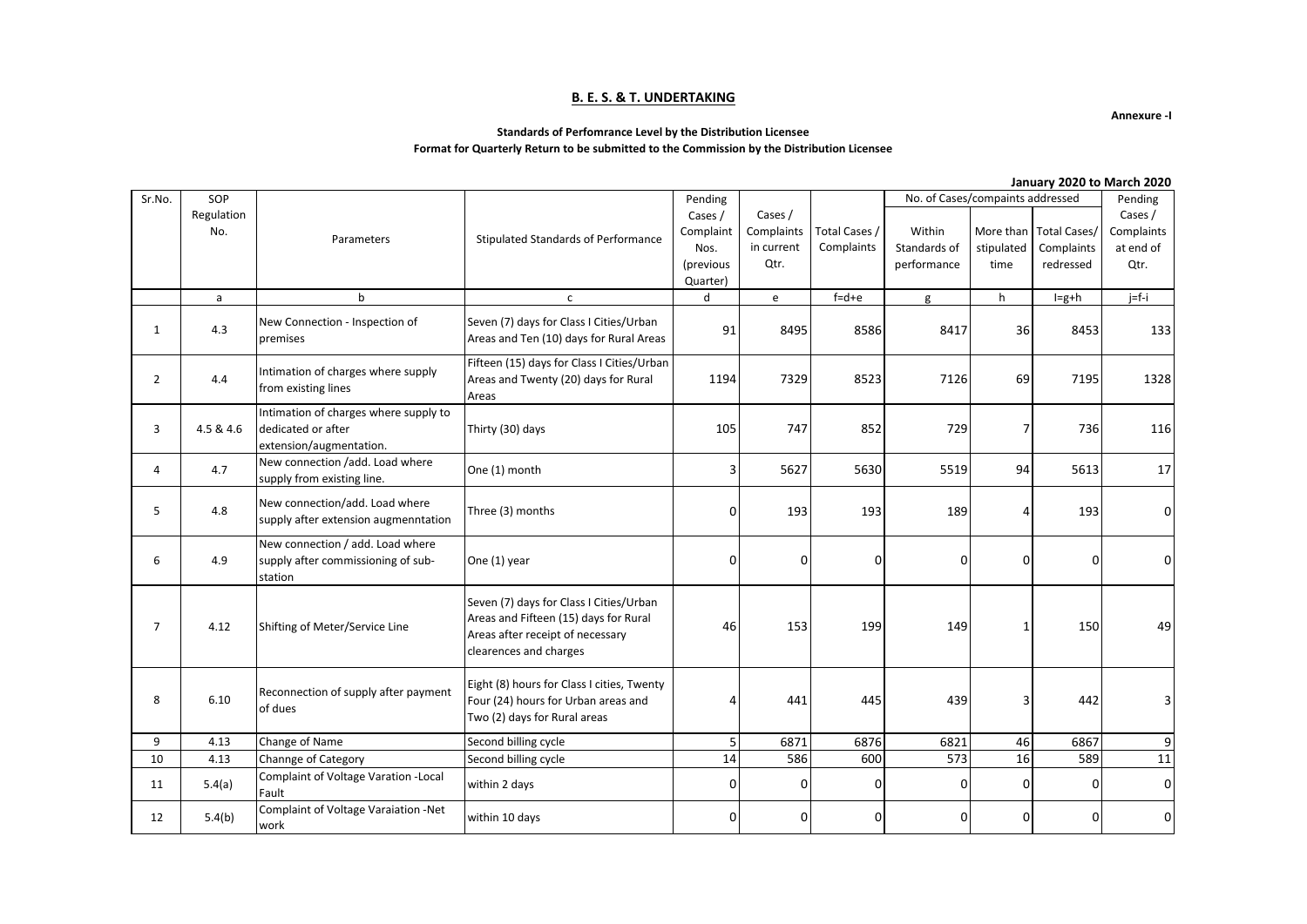#### **Annexure -I**

### **Standards of Perfomrance Level by the Distribution Licensee Format for Quarterly Return to be submitted to the Commission by the Distribution Licensee**

#### **January 2020 to March 2020**

| Sr.No. | SOP                  |                                                                      |                                                                                                                                    | Pending   |            |               | No. of Cases/compaints addressed |              |                          | Pending    |
|--------|----------------------|----------------------------------------------------------------------|------------------------------------------------------------------------------------------------------------------------------------|-----------|------------|---------------|----------------------------------|--------------|--------------------------|------------|
|        | Regulation           |                                                                      |                                                                                                                                    | Cases /   | Cases /    |               |                                  |              |                          | Cases /    |
|        | No.                  | Parameters                                                           | Stipulated Standards of Performance                                                                                                | Complaint | Complaints | Total Cases / | Within                           |              | More than   Total Cases/ | Complaints |
|        |                      |                                                                      |                                                                                                                                    | Nos.      | in current | Complaints    | Standards of                     | stipulated   | Complaints               | at end of  |
|        |                      |                                                                      |                                                                                                                                    | (previous | Qtr.       |               | performance                      | time         | redressed                | Qtr.       |
|        |                      |                                                                      |                                                                                                                                    | Quarter)  |            |               |                                  |              |                          |            |
|        | a                    | h                                                                    | $\mathsf{C}$                                                                                                                       | d         | e          | $f = d + e$   | g                                | h            | $I=g+h$                  | $j=f-i$    |
| 13     | 5.4(c)               | Complaints of Voltage Variation -<br>Expansion/augmentation required | within 120 days                                                                                                                    | 0         | 0          | 0             | 0                                | 0            |                          | $\Omega$   |
| 14     | Fuse off call<br>6.1 |                                                                      | Three (3) hours for Class I cities, Four (4)<br>hours for Urban areas and Eighteen (18)<br>hours for Rural areas                   | 0         | 10975      | 10975         | 10964                            | 11           | 10975                    | 0          |
| 15     | 6.2                  | Break down of Over head Line                                         | Four (4) hours for Class I cities, Six (6)<br>hours for Urban areas and Twenty Four<br>(24) hours for Rural areas                  | 0         | 0          | 0             | 0                                | 0            | n                        | 0          |
| 16     | 6.3                  | Underground Cable fault                                              | Eight (8) hours for Class I cities, Eighteen<br>(18) hours for Urban areas and Forty<br>Eight (48) hours for Rural areas           | 0         | 1650       | 1650          | 1642                             | 8            | 1650                     | 0          |
| 17     | 6.4                  | Transformer failure                                                  | Eighteen (18) hours for Class I cities,<br>Twenty Four (24) hours for Urban areas<br>and Forty Eight (48) hours for Rural<br>areas | n         | Э          | 3             | 3                                | 0            |                          | $\Omega$   |
| 18     | 7.2                  | <b>Meter Reading</b>                                                 | Once in every two months                                                                                                           | $\Omega$  | 3093437    | 3093437       | 3088756                          | 4681         | 3093437                  | $\Omega$   |
| 19     | 7.3                  | <b>Replacement of Faulty Meter</b>                                   | Within subsequent billing cycle                                                                                                    | 3100      | 14375      | 17475         | 13613                            | $\Omega$     | 13613                    | 3862       |
| 20     | 7.4                  | <b>Replacement of Burnt Meter</b>                                    | Eighteen (18) hours for Class I cities,<br>Twenty Four (24) hours for Urban areas<br>and Forty Eight (48) hours for Rural<br>areas | 0         | 565        | 565           | 565                              | 0            | 565                      | 0          |
| 21     | 7.6,7.7              | <b>Billing Complaint</b>                                             | During subsequent billing cycle                                                                                                    | 2541      | 1671       | 4212          | 1897                             | $\mathbf{0}$ | 1897                     | 2315       |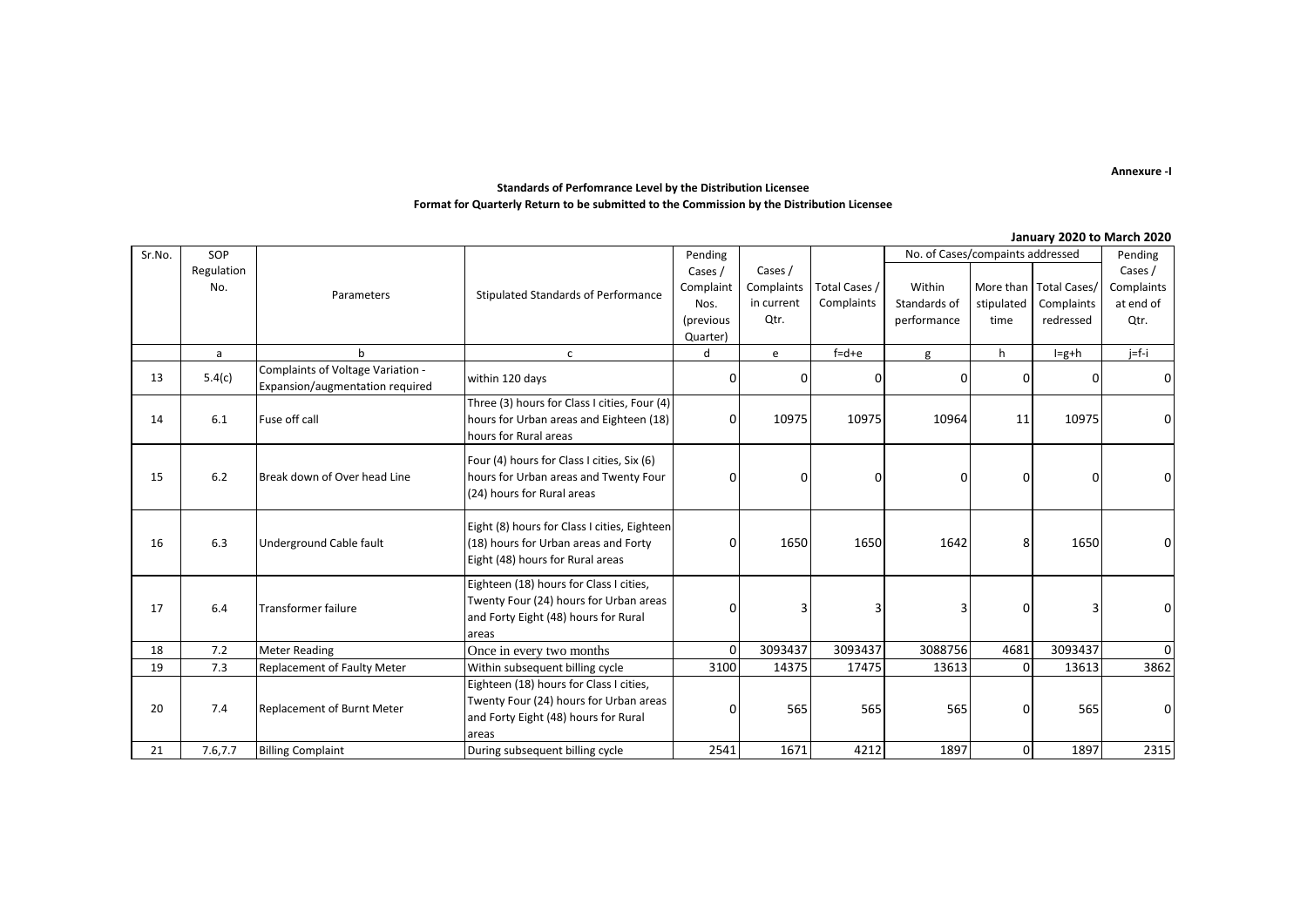## **B. E. S. & T. UNDERTAKING**

Annexure -II

Report of individual compolaints where Compensation has been paid Format for quarterly return to be submitted to the Commissionby the Distribution Licensee

## **January 2020 to March 2020**

| Sr.N<br>0.     | Complaint<br>No. | Date of filing<br>complaint | Consumer No.   | Name and<br>address of<br>Consumer | Nature of<br>Complaint | Reference<br>Standard of<br>Performance | Amount of<br>Compensation<br>(Rs) | Date of payment<br>of Compensation<br>(DD/MM/YYYY) |
|----------------|------------------|-----------------------------|----------------|------------------------------------|------------------------|-----------------------------------------|-----------------------------------|----------------------------------------------------|
| $\mathbf{1}$   | $2^{\circ}$      | $\mathbf{3}$                | $\overline{4}$ | 5                                  | 6                      | $\overline{7}$                          | 8                                 | 9                                                  |
| $\overline{2}$ |                  |                             |                |                                    |                        |                                         |                                   |                                                    |
| 3              |                  |                             |                |                                    |                        |                                         |                                   |                                                    |
| $\overline{4}$ |                  |                             |                |                                    | nil                    |                                         |                                   |                                                    |
| 5              |                  |                             |                |                                    |                        |                                         |                                   |                                                    |
| 6              |                  |                             |                |                                    |                        |                                         |                                   |                                                    |
| $\overline{7}$ |                  |                             |                |                                    |                        |                                         |                                   |                                                    |

NOTE -The report shall be prepared as per category of item for which the compensation is paid for non-observance of Standards of Performance